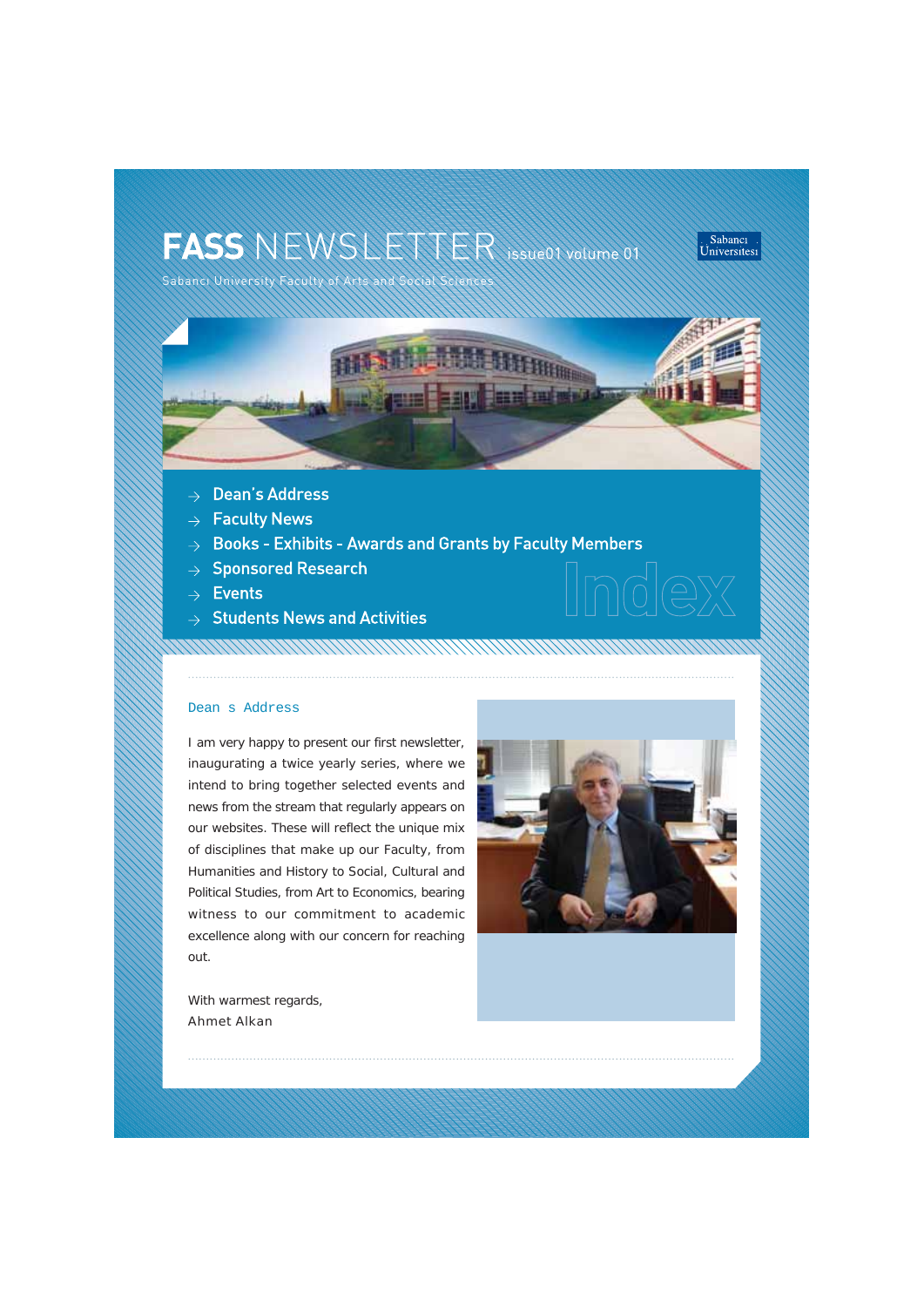### **Faculty News**

 $\rightarrow$  Ersin Kalayco¤lu has returned to Sabanc University after serving as the Rector of Ifbk University from 2004 to 2007. He is a professor of Political Science. Most recently he authored Turkish Dynamics: A Bridge Across Troubled Lands (New York: Macmillan-Palgrave, 2005), and coauthored with Ali Çarko¤lu Turkish Democracy Today: Elections, Protest and Stability in an Islamic Society, (London: I. B. Tauris, 2007). Currently, Ersin Kalayc›o¤lu is carrying out studies of sociopolitical orientations and attitudes toward politics and voting behavior in Turkey in collaboration with Ali Çarko¤lu.

## **Faculty News**



 $\rightarrow$  Ayhan Akman received Greek State Scholarship Foundation (I.K.Y) postdoctoral fellowship award from September 2006 to March 2007 and a postdoctoral fellowship at the Chicago Center for Contemporary Theory at the University of Chicago in Spring 2007.

 $\rightarrow$  Halil Berktay has been a Visiting Scholar at the Center for Middle Eastern Studies at Harvard University since December 2006.

 $\rightarrow$  fiükrü Hanio¤lu, a well-known historian from Princeton University, offered a course titled ''Reform and the History of Ideas in the Ottoman Empire" at Sabanc› University in Summer 2007.

 $\rightarrow$  Sabanc› University's Economics program and its faculty members ranked highly in a recent study supported by TÜB‹TAK. The results can be accessed from the link below: http://www.rotahaber.com/haber/20070918/TUBITAK-destegiyle-ekonomist-arandi.php

 $\rightarrow$  Murat Germen was interviewed by the online French graphic design magazine Immersion Graphique. http://immerg.com



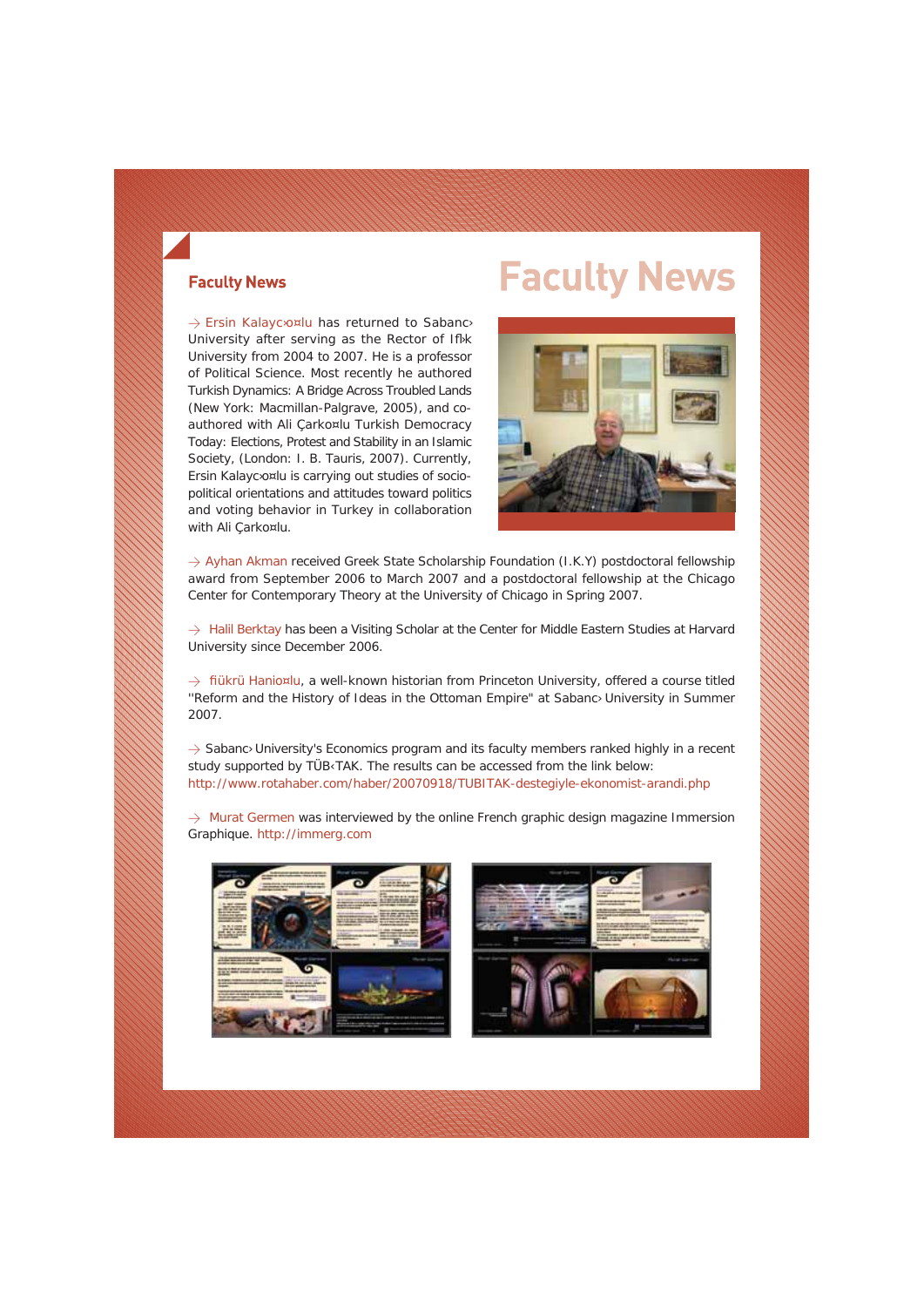### **Books by Faculty Members**

# **Books**



**The Turkish Economy** 

Rumer

ig and Alper Himselin

> **Ali Çarko¤lu and Ersin Kalayc›o¤lu. Turkish Democracy Today: Elections, Protest and Stability in an Islamic Society. London: I. B. Tauris, 2007.**

The authors of this volume combine cuttingedge theory with in-depth empirical research to address the key issues in contemporary Turkish politics; the rise of democratic Islamist parties and the implications of their ascendancy for political stability and democratic governance. They offer important conclusions on voter decision-making in Turkey, and provide a rigorous theoretical framework for identifying trends and anticipating future developments.

> **Sumru Altu¤ and Alpay Filiztekin (eds.). The Turkish Economy: The Real Economy, Corporate Governance, and Reform. New York: Routledge, 2006.**

Including contributions from noted international scholars, this collection of papers provides a strong theoretical and empirical underpinning for the discussion of major public policy issues facing Turkey today. The matters addressed include determinants of growth and productivity; education and human capital accumulation; income inequality; corporate control and government; performance of the government sector; and the impact of major public policy issues on the future growth prospects of the Turkish economy. This volume relates the impact of major public policy issues on the future growth prospects of the Turkish economy. At a time when Turkey is currently attempting to gain membership to the European Union, this pertinent reference questions whether the country's economy is in fact ready for EU accession and membership.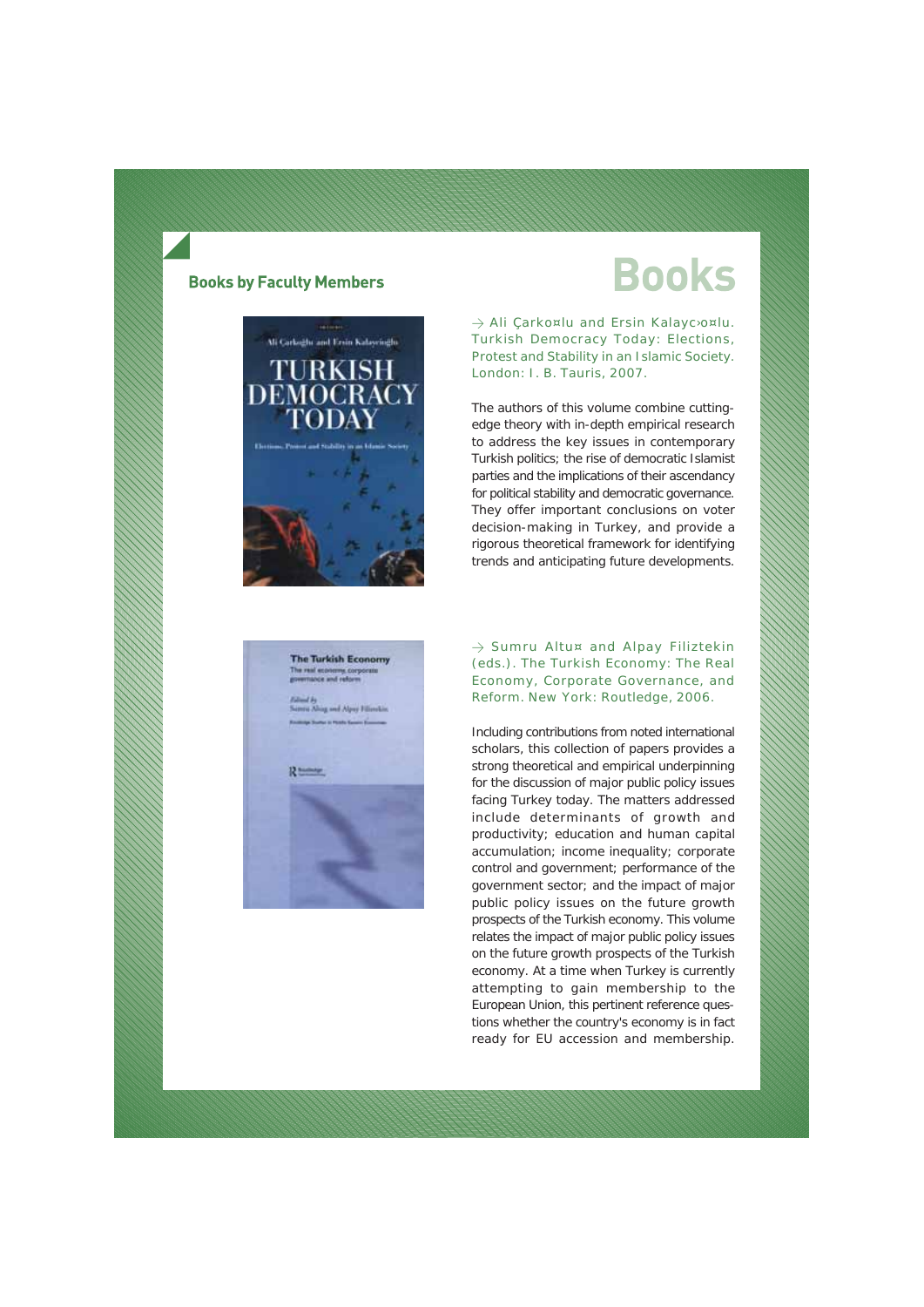## **Books**



### > **Hülya Canbakal. Society and Politics in an Ottoman Town: Ayntâb in the 17th Century. Leiden: Brill, 2006.**

This book deals with a provincial town attending to its day-to-day business against the backdrop of an exacting war fought far a field against the Habsburgs (1683-99). The dynamics of long-term economic growth were temporarily disturbed by the wartime economy while realignment in center-periphery relations affected the local power structure and practices of status management. Meanwhile, the local elite continued to dominate public life, hence the lives of commoners. This study opens a window onto this world through a close examination of the court records of the town.



### > **Cemil Koçak. Belgelerle ‹ktidar ve Serbest Cumhuriyet F›rkas›, ‹stanbul: ‹letiflim Yay›nlar›, 2006.**

This book deals with the history of the Republican Free Party using a methodology of histography based on a rigorous analysis of the official documents of its time. It contributes to our understanding of Turkish political history from a critical perspective.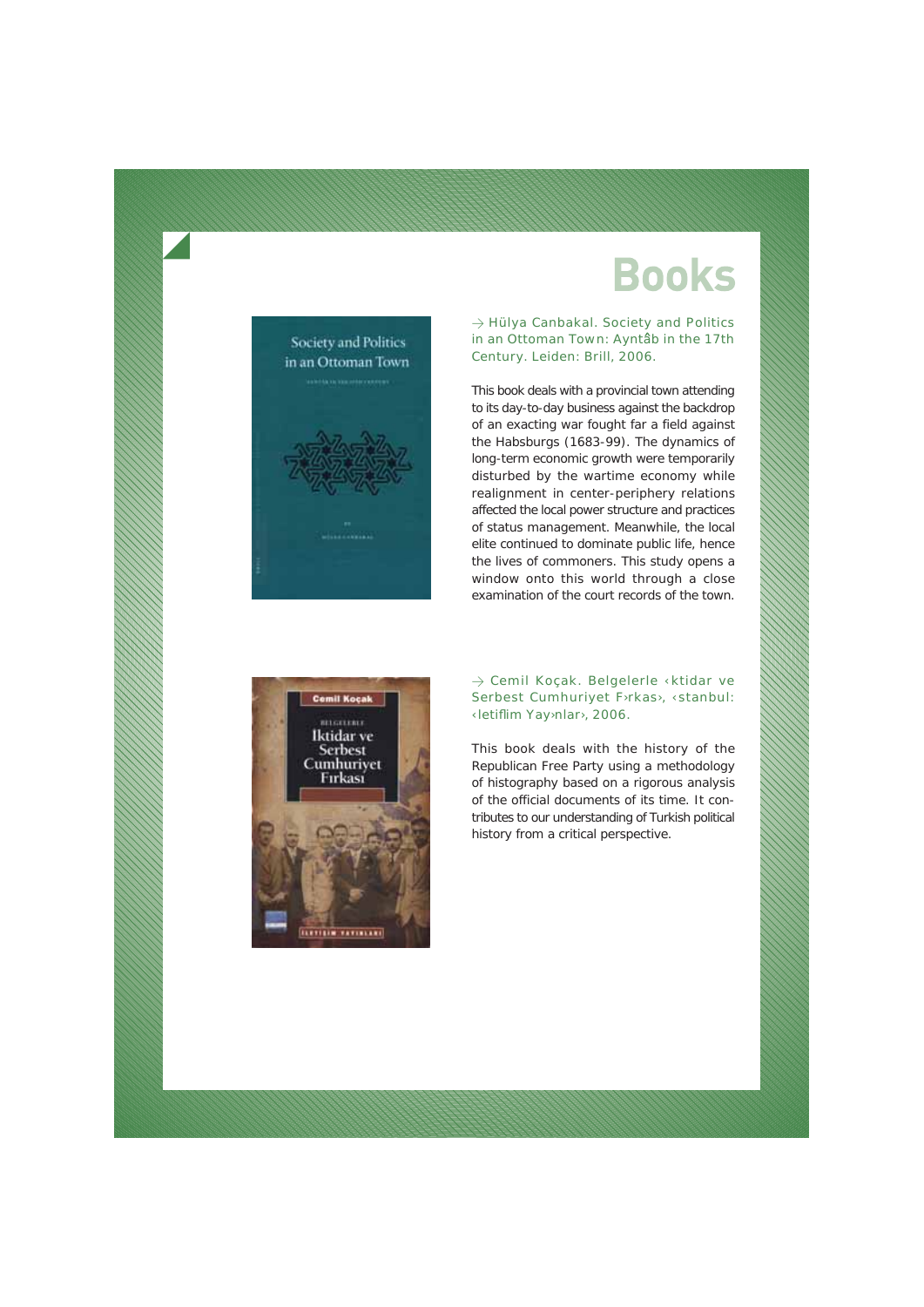## **Books**

Middle East **Historiographies KARRATING THE TWENTIETH CENTURY** and V.Hakan Endom

> **Hakan Erdem et al. (eds.). Middle East Historiographies: Narrating the Twentieth Century. Seattle and London: University of Washington Press, 2006.**

This collection of ten essays focuses on the way major schools and individuals have narrated histories of the Middle East. The distinguished contributors explore the historiography of economic and intellectual history, nationalism, fundamentalism, colonialism, the media, slavery, and gender. In doing so, they engage with some of the most controversial issues of the twentieth century.



> **Ayfle Betül Çelik et al. (eds.). Coming to Terms with Forced Migration: Post-Displacement Restitution of Citizenship Rights in Turkey. Istanbul: TESEV Publications, 2007.**

TESEV's Internal Displacement and Social Rehabilitation Project has recently published the English edition of the book initially published in Turkish in June 2006. The book compares Turkey's experience of internal displacement with other country examples, situates it in the international framework and offers policy proposals. She contributed to it on the theoretical framework to analyze the issue from a conflict resolution perspective, reviewed the literature on the EU and U.S.A.'s role in changing Turkey's position on the issue, and evaluated the situation in Batman, one of the internally displaced-producing cities.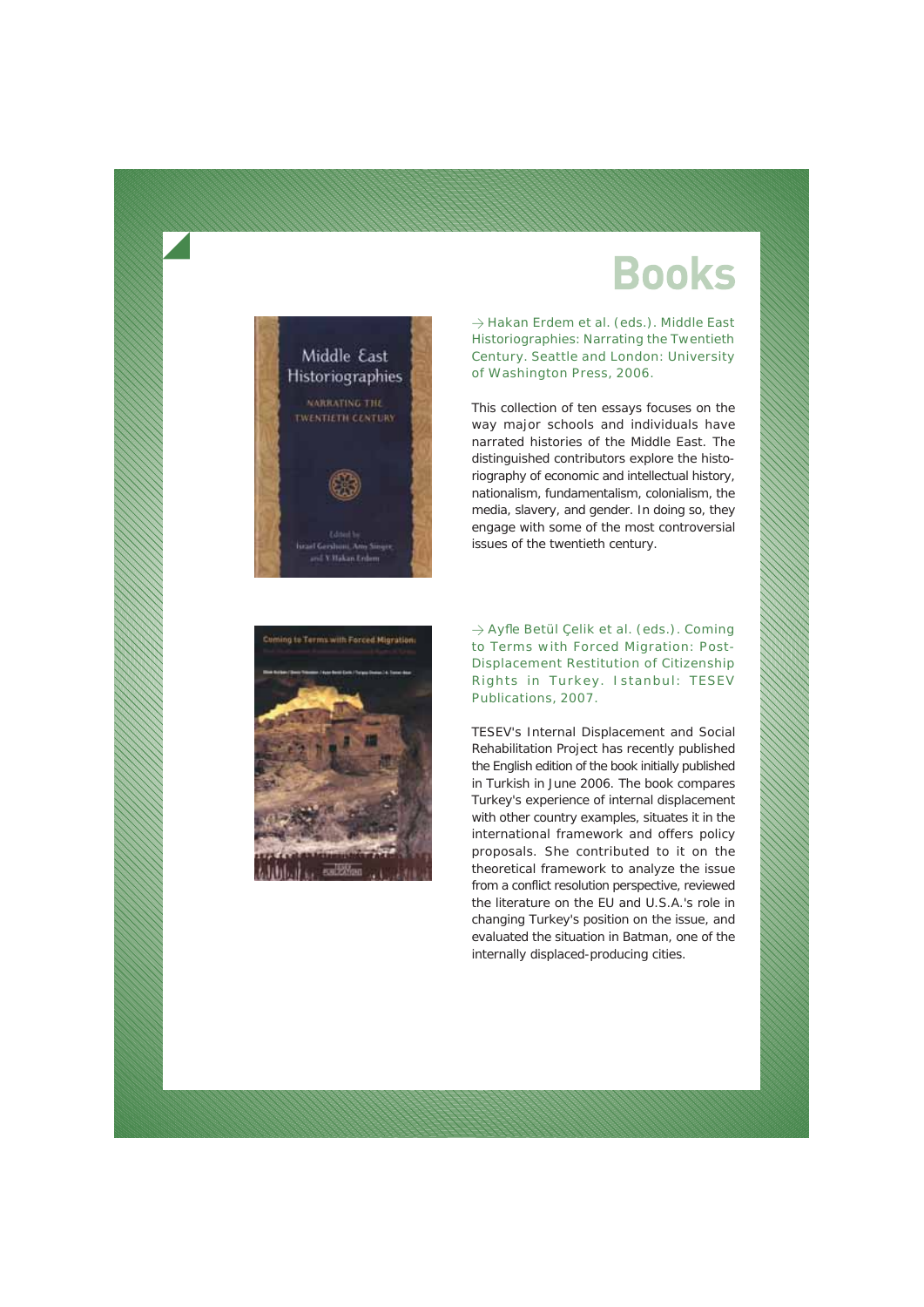## **Books**



#### > **Hasan Bülent Kahraman. Türk Sa¤› ve AKP. ‹stanbul: Agora Kitapl›¤›, 2007.**

This book analyzes first, the usually evasive and ambigous notion of the formation of the Turkish political right in its historical contextuality. The main axis of the analysis is the ideological content of this political flank, concentrating on the notion of conservatism and partly on nationalism. Second, the book examines AKP as a party with Islamic roots attempting to establish a new political realm. The book argues that AKP's success could be considered in relation with the problematic character of Turkish modernity.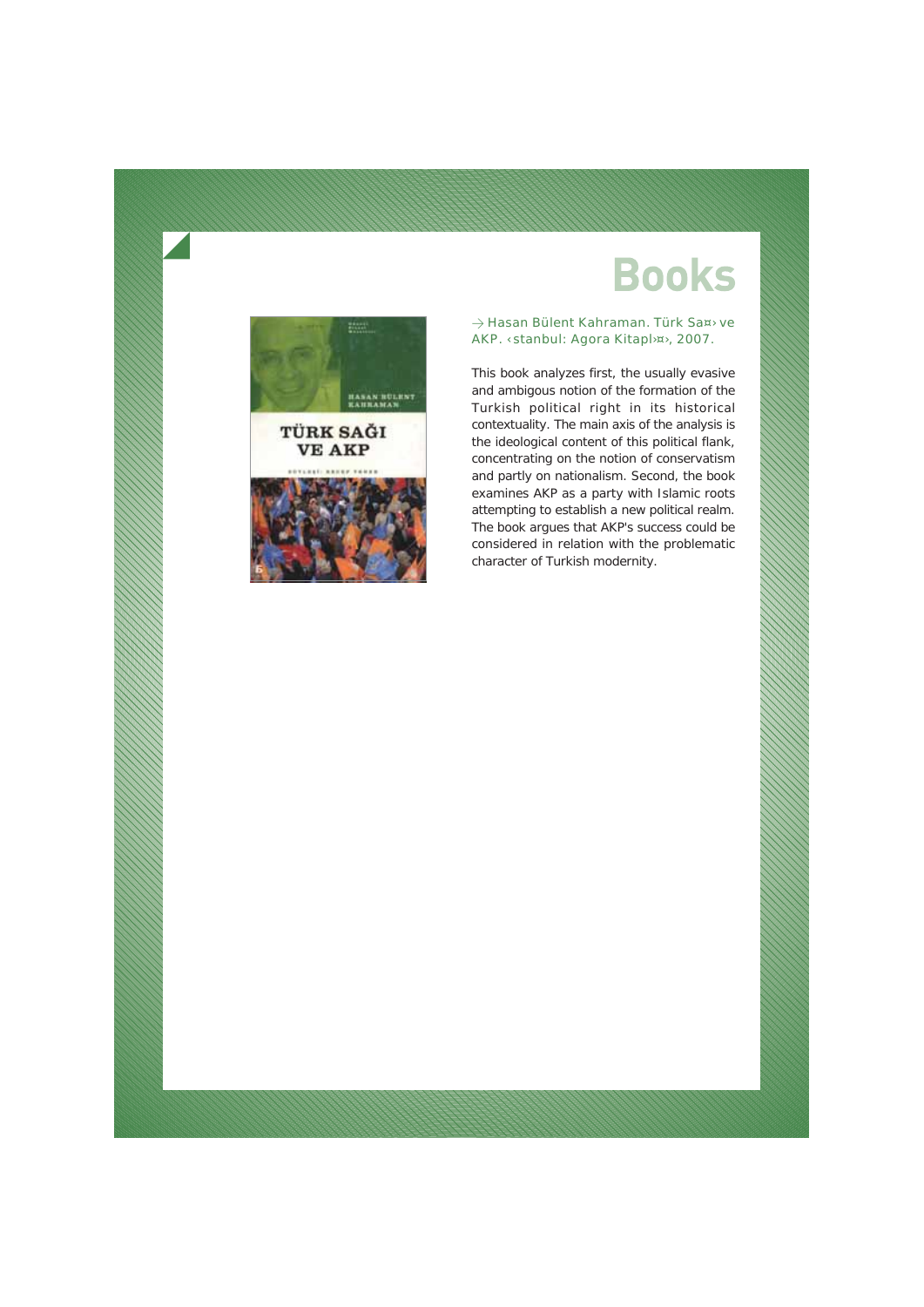### **Exhibits by Faculty Members**

> **Elif Ayiter, "The Bridge Project,"** Computational Aesthetics 2007, Eurographics Exhibition, Banff, Canada, 2007 and **"Deconstructing the Palace/ground"** the Planetary Collegium Summit, Montreal, Canada, 2007.

> **Murat Germen, "Brid6e/Köprü6 - Photographers in Galata,"** Group Exhibit, ‹stanbul Modern 2007, and **"Virtual Architecture; Reconstructing Architecture through Photography,"** Siggraph Art Gallery, San Diego, 2007.

> **Selçuk Artut, "Substairs,"** Installation Piece, 10th International ‹stanbul Biennial, 2007.

> **Selim Birsel, "Time Present Time Past - Highlights from 20 years of the International ‹stanbul Biennial,"** ‹stanbul Modern, 2007; **"Modern and Beyond, 50 Years of Modern and Contemporary Art in Turkey 1950-2000,"** Santralistanbul, 2007; **"Off The Record/ Kay›td›fl›"** Port 07 International Art Festival, Çetin Emeç Art Gallery, ‹zmir, 2007; and **"Next Code: Love"** Steirischer Herbst Festival of New Art, Gleisdorf, Austria, 2007.







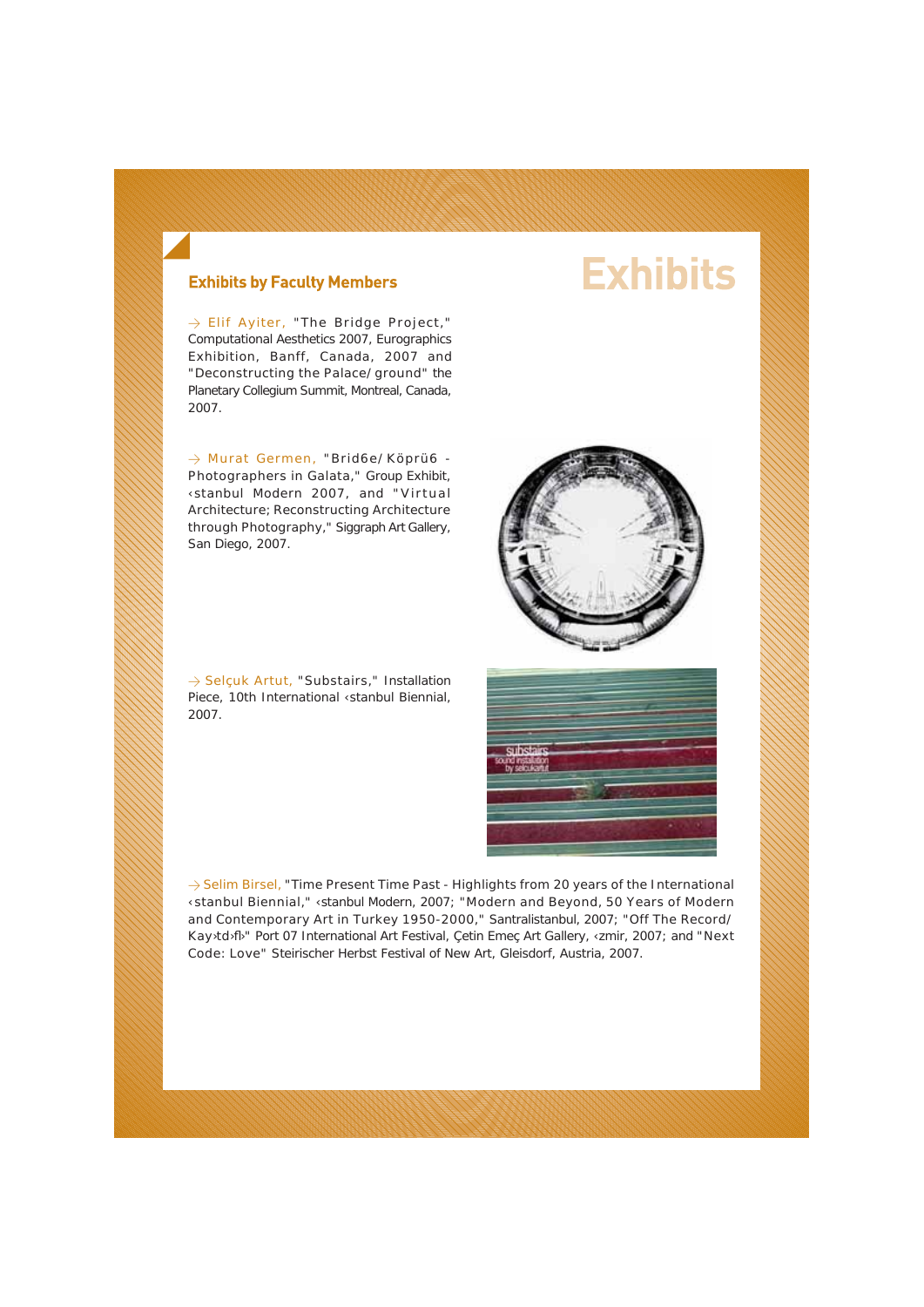> **Erda¤ Aksel, "NEV/Tepebafl›,"** Group Exhibit, Galeri Nev, ‹stanbul, 2007; **"Modern and Beyond, 50 Years of Modern and Contemporary Art in Turkey 1950-2000"** Santralistanbul, 2007, and **"Installation Pieces"** Port 07 International Art Festival, ‹KSEV Building, ‹zmir, 2007.

> **Alex Wong, "Multicultural Land Form,"** The Photographers Gallery, Starhill Plaza, Kuala Lumpur, Malaysia, 2007.







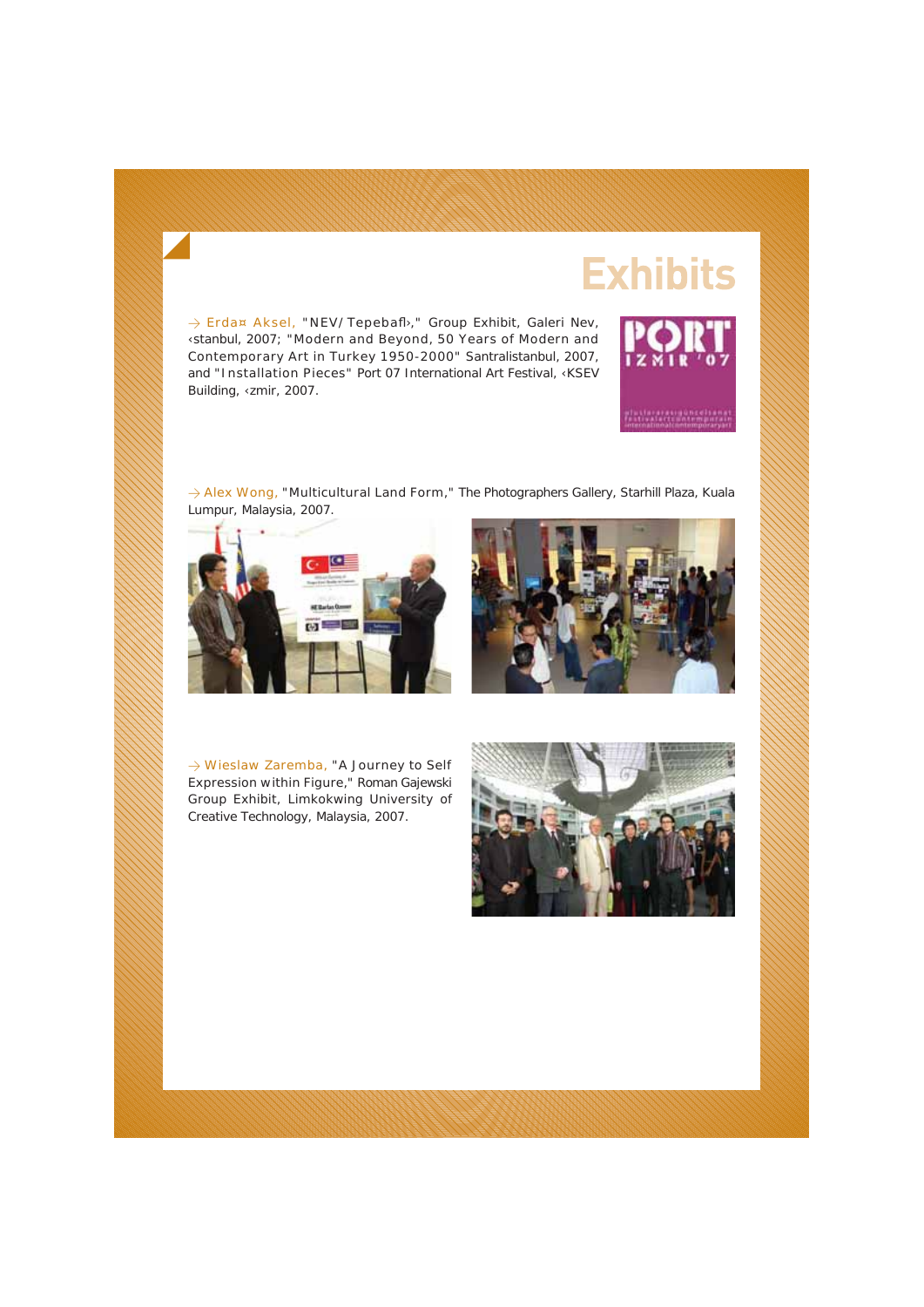### **Awards and Grants by Faculty Members**

 $\rightarrow$  **Ayfle Gül Alt nay** was awarded the TÜB<sub>K</sub>TAK Young Researcher Career Award in 2006. As part of this award, Altonay will conduct a research project titled "Redefining 'Women's Place" in Eastern and Southeastern Anatolia; The Case of KA-MER". The project focuses on the multifaceted work done by KAMER, a women's organization that operates in Eastern and Southeastern Turkey in the field of women's empowerment, the struggle against gender-based violence (including honor killings), preschool education for girls and boys, and women's entrepreneurship. http://www.tubitak.gov.tr/tubitak\_content\_files/Kariyer051206.pdf

## **Awards/** Grants



> **Aziz Nazmi Shakir** was awarded a US government grant to participate in the University of Iowa's International Writing Program. Shakir is one of 17 participants to be awarded an all-expenses paid grant from the US government to participate in the three-month program that allows writers from different cultures to embrace issues of global relevance together. Since 1967, over 1000 writers from 120 nations have participated in the University of Iowa's International Writing Program.

http://www.uiowa.edu/~iwp/ http://www.uiowa.edu/~iwp/WRIT/WRITmain.html

> The interdisciplinary SU research group consisting of **Selim Balc›soy** from Computer Science program, **Elif Ayiter** and **Murat Germen** from Visual Arts and Communication Design program were awarded the IBM Faculty Award for their 3D Information Visualization Project in the Services Science category. IBM Faculty Award is the most prestigious among the IBM Global University Awards which provide financial support to academicians selected from the competing candidates applying from all over the world.



> **Alex Wong** received 1st place in Architecture/Interiors categories with his "Art vs Trash-The Destroyer," 3rd place in the Nature/Sunset category with "Enchanting Breath of Sunset" and 4 honorable mentions in other categories at the International Photography Awards in 2007.

http://photoawards.com/07/contests/2007winners.asp



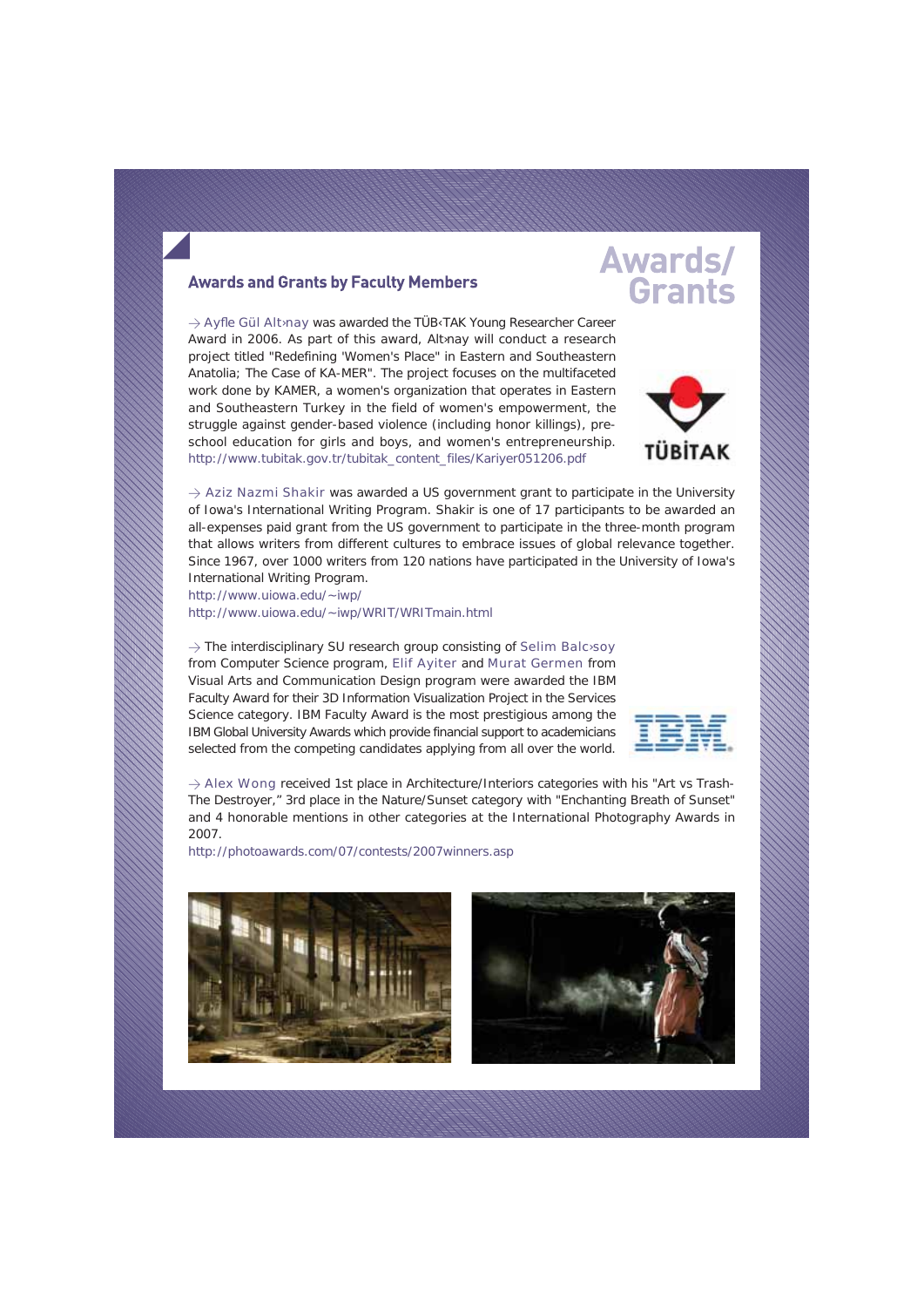# **Awards/**<br>Grants

> **Murat Germen** received 2nd place in the Advertising/Catalogues category with his "Istanbul Modern" series and 8 honorable mentions in other categories at the International Photography Awards in 2007.

http://photoawards.com/07/contests/2007winners.asp







 $\rightarrow$  Selçuk Artut received 3rd prize in the Tourism category at the Altn Örümcek (GoldenWeb) Internet Award with www.bozcaadarehberi.com in 2007.

http: //www .altinorumcek .com /Kazananlar.aspx http://www.bozcaadarehberi.com

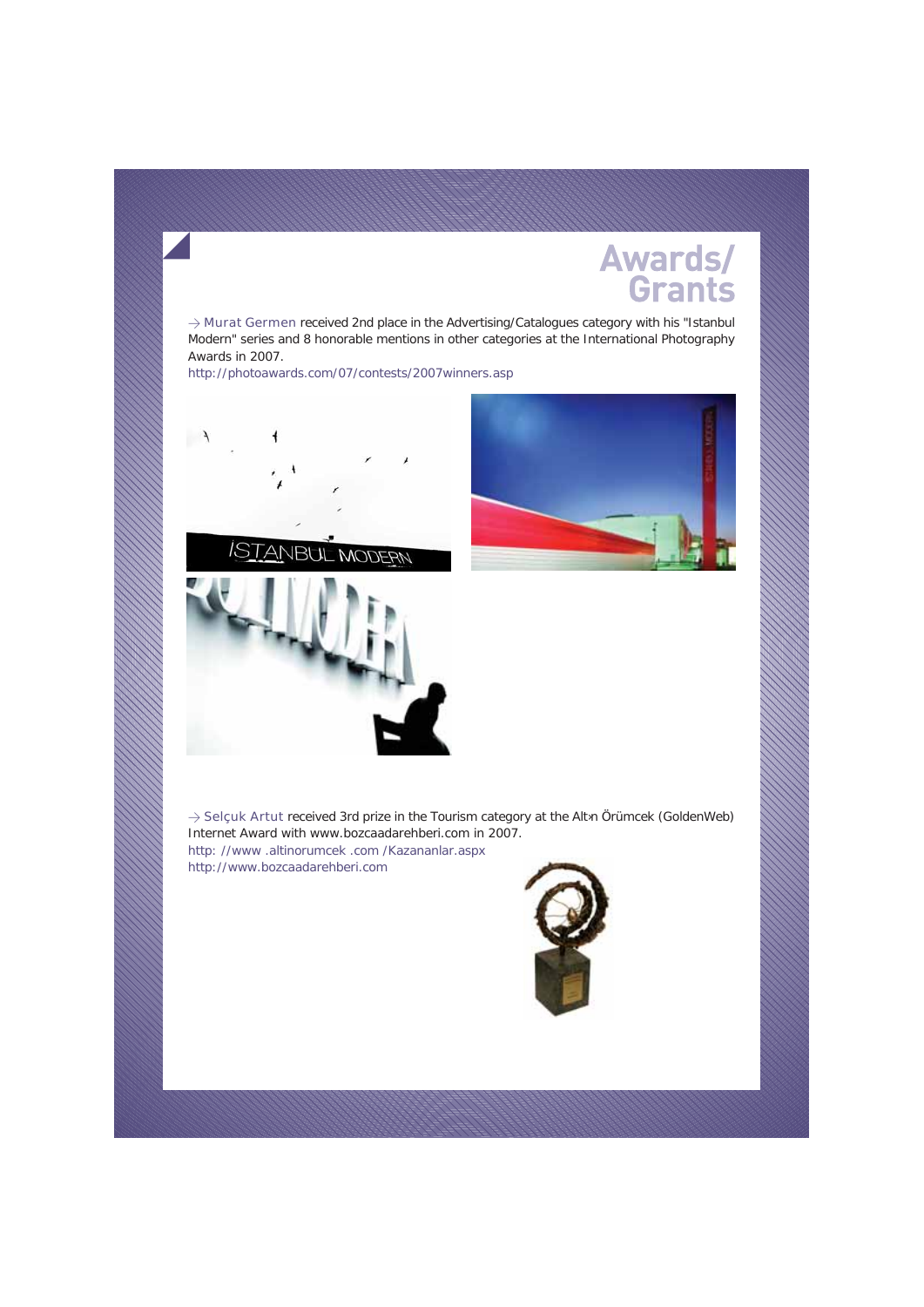### **Sponsored Research**

# **Sponsored**<br>Research

### **The European Commission. 6th and 7th Framework Programs**

 $\rightarrow$  RECON: Meltem Müftüler-Baç is participating in the Project "RECON: Reconstructing Democracy in Europe," under the 6th Framework program. The consortium member states of the RECON Project are Norway, Belgium, Germany, Italy, Hungary, United Kingdom, Netherlands, Luxembourg, and Turkey. The project is under the leadership of ARENA from Oslo. The research team consists of Meltem Müftüler-Baç, Yaprak Gürsoy, Nora Fisher (Ph.D. candidate at Oxford University), Evrim Taflk›n and Selin Türkefl (both are the Ph.D. students in Political Science at Sabanc› University)

### http://www.reconproject.eu/projectweb/por talproject/Index.html

 $\rightarrow$  GO-EuroMed: Bahri Y<sub></sub>lmaz is participating in the project "GO-EuroMed: The Political Economy of Governance in the Euro-Mediterranean Partnership" as a part of the 6th Framework program. The main purpose of this Project is to focus on the Euro-Mediterranean Partnership, in the context of EU efforts to improve governance throughout its neighborhood. The consortium member states of the GO-EuroMed Project are Germany, Egypt, Jordan, Tunisia, Morroco, Turkey, Spain, France, and Poland. The research team includes Sabanc› University M.A. students Sibel Oktay and Ezgi Özgül Öztürk.

 $\rightarrow$  EUROSPHERE; Avfle Öncü, Avfle Gül Altanay and Ahmet Öncü are participating in the project "Eurospheres" as part of the 6th Framework program. EUROSPHERE is a European Commission-funded Integrated Project within the 6th Framework Programme. The EUROSPHERE Consortium comprises 17 European universities and research institutes and approximately 150 researchers are working in the project which is coordinated by the University of Bergen. The 2nd Annual General Assembly Meeting of the EUROSPHERE Project will be held in 7-9 December, 2007 in Istanbul



http: //www .eurosphere .uib .no/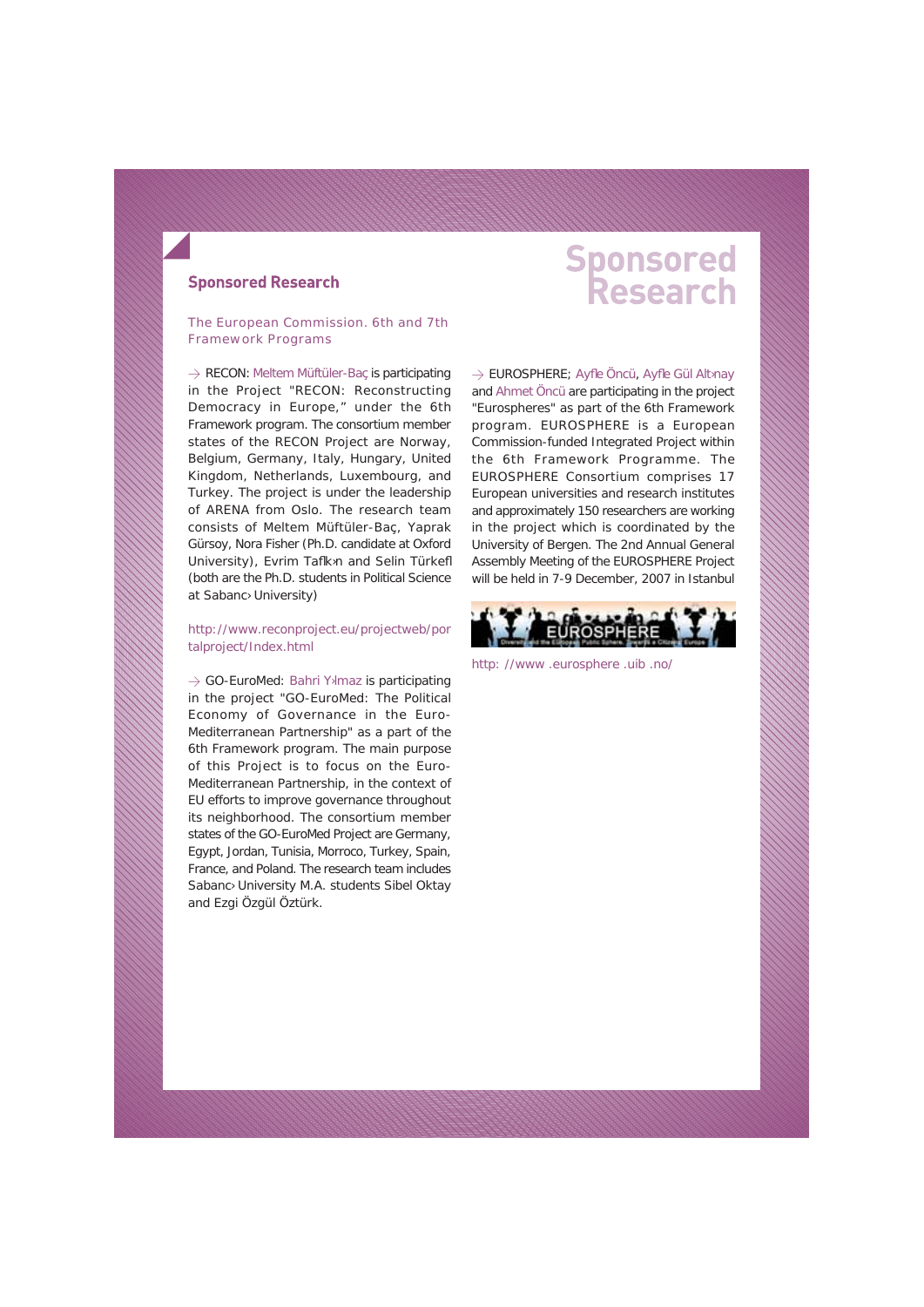# **Sponsored**<br>Research

### **Tübitak Projects**

 $\rightarrow$  Dicle Ko¤ac›o¤lu was awarded a TÜB<TAK Research Grant for a project entitled "Access to Justice at Crossroads: Sociological Perspectives". In recent years efforts of law faculties, transnational law offices, nongovernmental organizations, and international funding agencies have added to the existing work of bar associations in facilitating the reach of disadvantaged social groups to legal venues.

 $\rightarrow$  Ayfle Parla was awarded a TÜB $\overline{\text{C}}$ TAK Research Grant for a project entitled "Forms of Organization among New Migrants: A Comparative Analysis of Bulgarian Turks, Iraqi Turkmens and Moldavians in Turkey" The project began in January 2007 and will be completed in June 2008.

 $\rightarrow$  Ayfle Gül Altanay and Yeflim Arat (Bo¤aziçi University) have recently completed their TÜB‹TAK-sponsored research project on "Violence against Women in Turkey". This joint research project analyzes the twenty years of resistance to violence against women in Turkey and discusses the approaches and experiences of married women regarding violence in the family. A major report resulting from this research will be published in November.

 $\rightarrow$  Ahmet Alkan, Alpay Filiztekin, Ali Çarko¤lu and F›rat ‹nceo¤lu's TÜB‹TAK sponsored research project entitled "Measuring Value Added in Secondary Schooling in Turkey" aims to quantify and disaggregate the educational achievements of students attending secondary schooling in Turkey.

### **The European Commission's Jean MonnetProjects**

 $\rightarrow$  Bahri Y<sub>'</sub>lmaz has been a Jean Monnet Chair on European Economic Integration since 2002.

 $\rightarrow$  Meltem Müftüler-Bac has been a Jean Monnet Chair ad personam in European Political Integration since 2004.

 $\rightarrow$  Meltem Müftüler-Bac teaches the course POLS 592-The European Union: Policies, Politics and Governance which has been supported by the European Commission as a Jean Monnet Permanent Course since 2002.

 $\rightarrow$  Bahri Y<sub>ilmaz</sub> teaches the course ECON 407/ES 507- The Economics of European Integration which has been supported by the European Commission as a Jean Monnet Course Module since 2005.

 $\rightarrow$  Ali Carko¤lu teaches the course POLS 462/562- The Analytical Approaches to European Integration which has been supported by the European Commission as a Jean Monnet Course Module since 2006.

#### **Other International Projects**

 $\rightarrow$  Yaprak Gürsoy is participating in the "Evaluating International Influences on Democratic Transitions" project headed by the Center on Democracy, Development and Rule of Law at Stanford University. The Turkish leg of the project involves assessing international influences on the 1983 Turkish transition to democracy.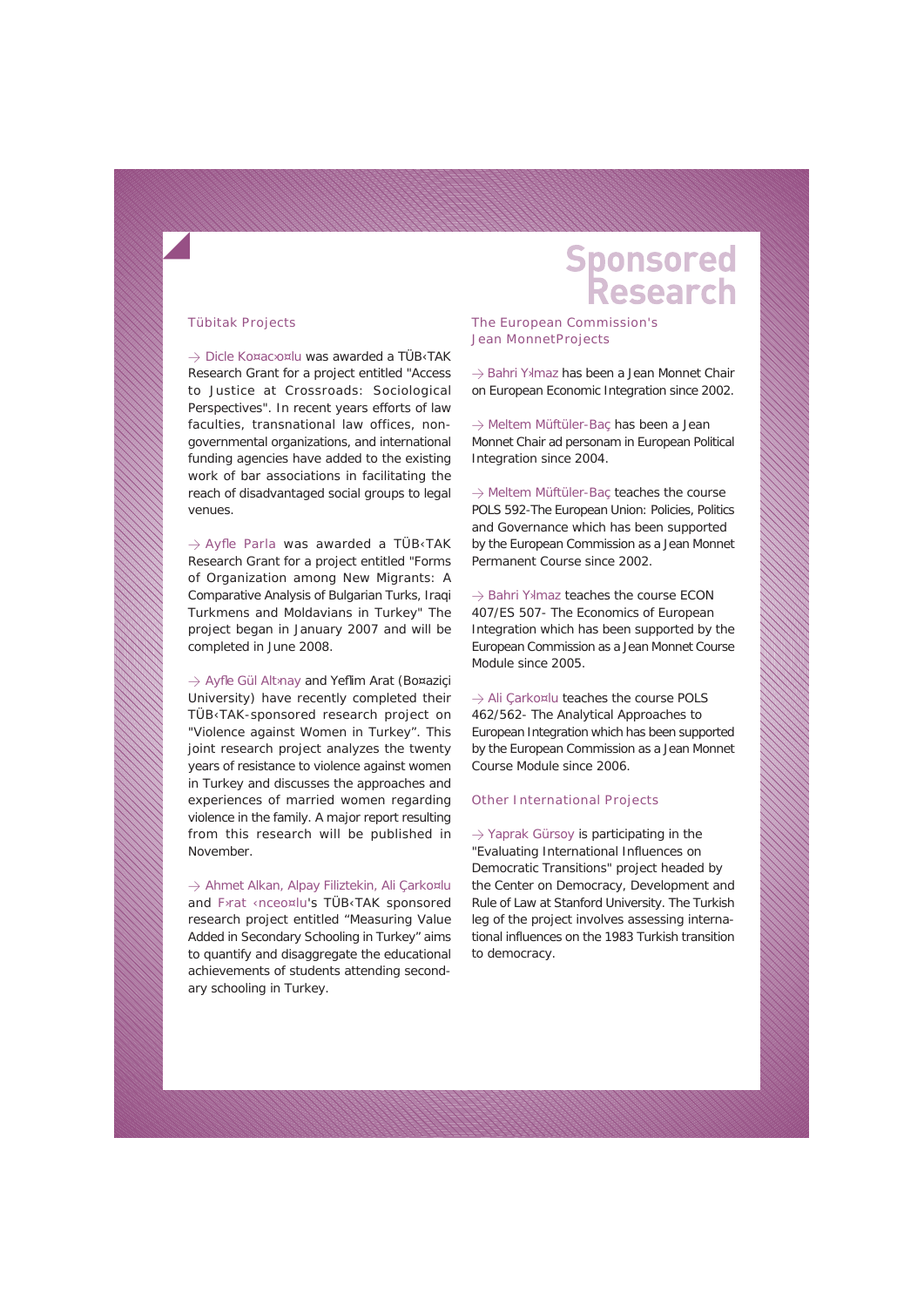## **Events**

### **Events**

 $\rightarrow$  Professor Feroz Ahmad, a prominent historian and political scientist, gave a lecture "The Young Turk Revolution, 1908- 1918, Revisited" at our faculty as part of the SPS Speaker Series on 16 May 2007.

 $\rightarrow$  "Absent Spheres, Silent Voices: Recovering Untold Histories" was organized by Tel Aviv University, the Institute for Advanced Studies at Hebrew University, Sabanc<sup>></sup> University and <stanbul Bilgi University on 27-31 May 2007. Organizing Committee members are Yusuf Hakan Erdem, Israel Gershoni, Christoph Neumann, Amy Singer and Selçuk Akflin Somel.





 $\rightarrow$  Chris Patten, former European Commissioner and the current Chancellor of Oxford University, and Kalypso Nicolaidis, Director of the European Studies Center at Oxford University, gave a joint lecture titled "Europe@50, Turkey@84: Is Membership Still an Issue?" on 31 May 2007. The lecture, hosted by the European Studies Program, was held at the Sak<sub>p</sub> Sabanc<sub></sub> Museum.

 $\rightarrow$  The 18th European Regional Conference of the International Telecommunications Society (ITS) took place in istanbul on 2-5 September 2007. The Conference was hosted by Sabanc› University and the Telecommunications Authority of Turkey. The Conference focused on the most pressing developments and stimulated discussions on how to enhance policy making, research approaches, laws and regulation in order to improve market performance and consumer welfare in the fast changing electronic communica tions industry. Türk Telekom was the main sponsor of the event.

 $\rightarrow$  The international conference titled "Symbiotic Antagonisms in Turkey: Sources, Discourses and Changing Nature of Turkish, Kurdish and Islamic Nationalisms" was held on 5-6 November 2007 at Sabanc<sup>,</sup> University's Karaköy Communication Center. The organizers were Ayfle Kad›o¤lu, Sabanc› University, and Fuat Keyman, Koç University.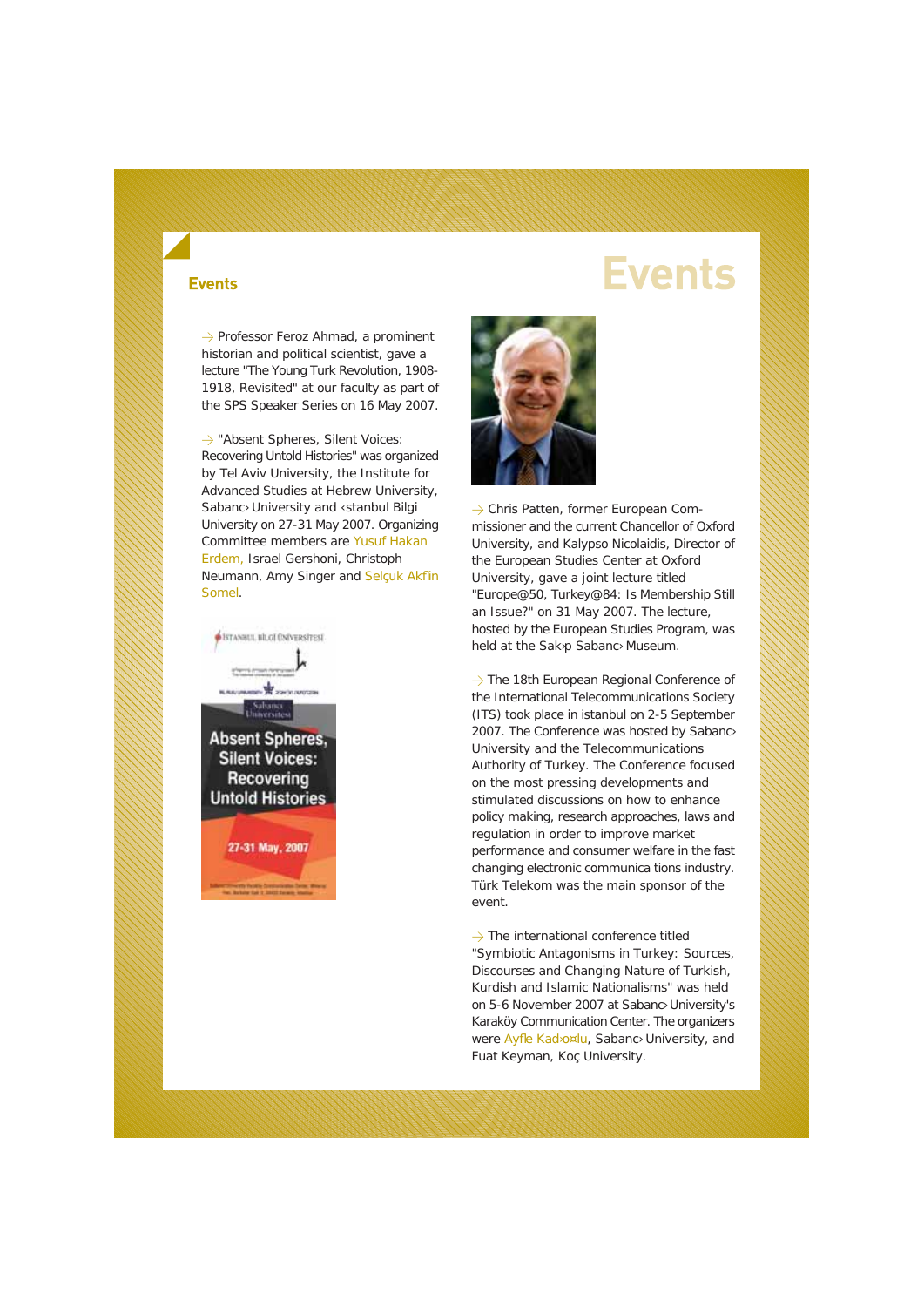### **Student News and Activities**

### **Publications, awards and completed Ph.D. Dissertations**

 $\rightarrow$  <pek Gürsel Tapk>, Ph.D. student in Economics published her first paper, "Revealed Incomplete Preferences under Status-Quo Bias," Mathematical Social Sciences, Vol. 53, 274-283, 2007 (SSCI).

 $\rightarrow$  Heymi Bahar, Social and Political Sciences undergraduate student, published his paper, "The Real Winners and Losers of Turkey's July 2007 Elections," MERIA (Middle East Review of International Affairs) Journal, Vol.11, No.3, September 2007.

 $\rightarrow$  Fulbright Awards: Social and Political Studies students Ece Özkan, Candan Türkkan, Emrah Keskin and Cultural Studies student ‹pek Ulusoy received Fulbright Awards for graduate study in the USA for the 2008-2009 Academic Year.

 $\rightarrow$  Jean Monnet Scholarships: Social and Political Studies students Elif Çavufllu, Sarp Tunçay and Damla Cihangir received the European Commission's Jean Monnet Award and Scholarship for European Studies for the year 2007-2008.

 $\rightarrow$  Ph.D. degree awarded in History: Selçuk Dursun, "Forest and the State: History of Forestry and Forest Administration in the Ottoman Empire," defended in February 2007.

> Ph.D. degree awarded in History: Candan Badem, "The Ottomans and the Crimean War (1853-1856)," defended in August 2007.

#### **Activities, conference participation and exhibits**

 $\rightarrow$  European Studies M.A. students visited European institutions, the Commission, the Council of the EU and the European Parliament in April 2007. This visit was part of the Master's program designed to provide on-site training for the students.



### **Student News** & Activities

 $\rightarrow$  Conflict Analysis and Resolution M.A. students took part in facilitating two international conferences organized by the ‹stanbul Policy Center: the Turkey-U.S. Public Policy Initiative May 2007 conference and the Turkey- EU Observatory May 2006 conference.

 $\rightarrow$  Claudius Schulze, M.A. student in Conflict Analysis and Resolution, created a powerful exhibition about the ways in which conflict is dealt with in the Middle East by returning to the bomb site of the Jordanian hotels targeted by terrorist attacks one year later. His exhibit, "Bombsite Revisited," at the Gaf Theater in Istanbul's Beyo¤lu district, caught the attention of the Turkish Daily News, which featured an interviewed with Schulze in October. http://al-musafir.de/

 $\rightarrow$  Social and Political Sciences B.A. students coordinated and participated in the international project, Leaving Places, Shaping Places, sponsored by the Anna Lindh Foundation and Kreizau Initiative. The project involves the active participation of Turkish, German, Polish and Israeli students, NGOs and academicians. The Turkish part of the project was coordinated by SPS student Melis Bitlis and the participants from the SPS program are Irmak Özer, Candan Türkkan, Emre Tunçalp, Emir Gönel and Heymi Behar. Cultural Studies B.A. students Ada Parisyan and Constranze Kolbe also were among the participants.

 $\rightarrow$  Sinan Erensü, Ph.D. student in Political Science, presented his paper, "Neo-Liberal Transformation of Islamism in Turkey: Changing Conceptions of Social Justice," at the Conference on Re-Thinking Cultural Economy organized by the Centre for Research on Socio Cultural Exchange (CRESC), Manchester, 5- 7 September 2007.

 $\rightarrow$  Alper Bilgili and Nazl> Ca¤>n fiahin, Ph.D. students in Political Science, presented their paper, "The Place Attributed to Islam in Turkish Nationalism on the Party Level," at the Midwest Political Science Association 65th Annual Conference, Chicago, 12- 15 April 2007.

 $\rightarrow$  Hasret Dikici Bilgin, Ph.D. student in Political Science, presented her paper "Civil Society and State in Turkey from a Gramscian Perspective: Civil Society against the Turkish State or on behalf of the Turkish State," at the 4th European Consortium for Political Research (ECPR) General Conference, Pisa, 6-8 September 2007.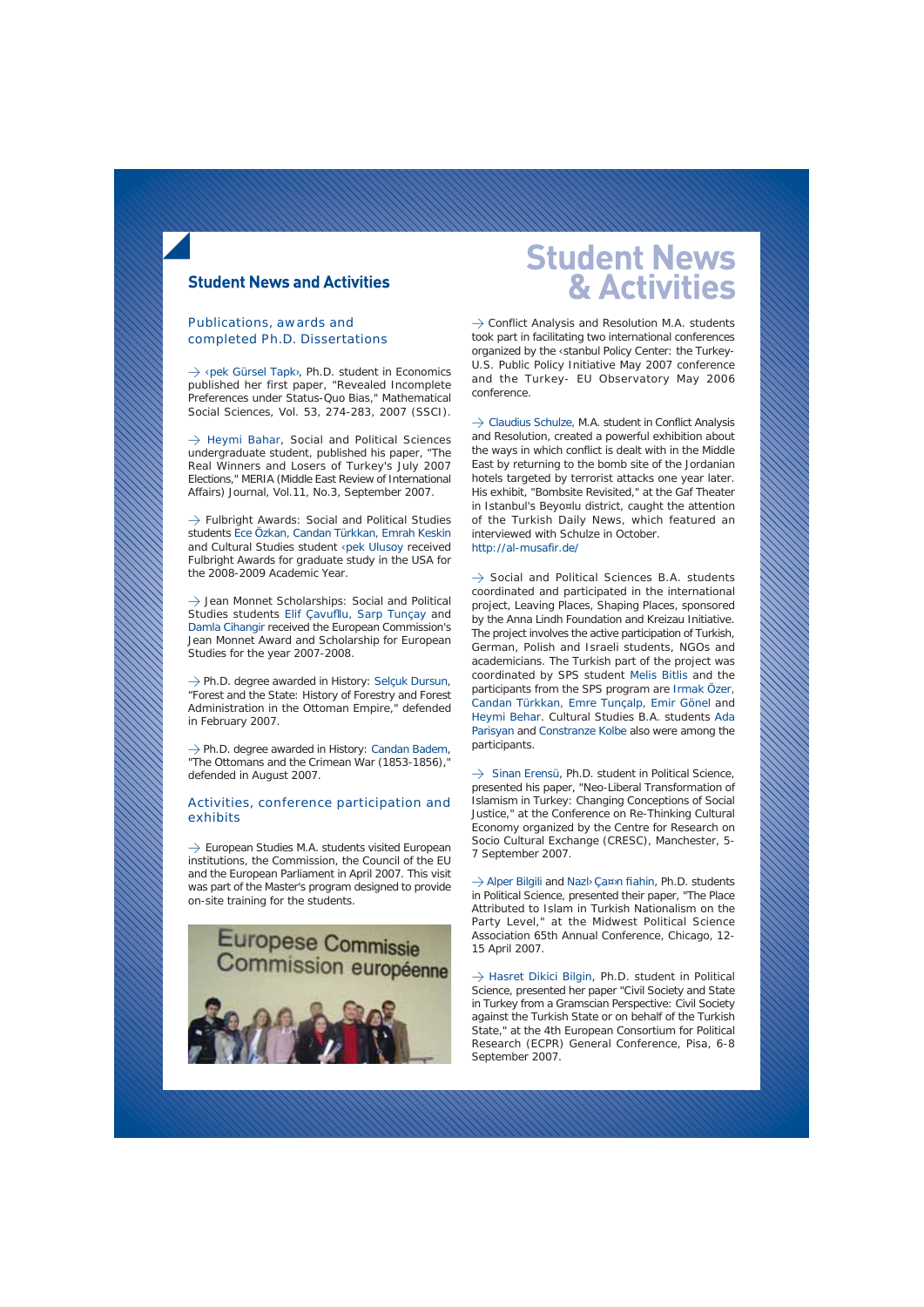### **Student News** & Activities

 $\rightarrow$  Nazan Maksudyan, Ph.D. student in History, presented her paper "A Contested Terrain; Abandoned Children in the Nineteenth Century Ottoman Empire," at the 8th Mediterranean Social and Political Research Meeting, organized by European University Institute, Robert Schuman Centre for Advanced Studies, and the Mediterranean Program, Florence, Montecatini Terme, 21-25 March 2007.

 $\rightarrow$  Berfin Vanfll, Ph.D. student in Political Science, presented her paper, 'Was "Euroscepticism" an Issue for the New Comers? The Public Opinion of the (former) Candidate Countries of the European Union Prior to Their Accession to the European Union," at the 2nd Annual South East European Doctoral Student Conference, Thessalonica, 22 June 2007.

 $\rightarrow$  Evrim Taflkon, Ph.D. student in Political Science, presented her paper, "A Theoretical Inquiry into the Theories of European Integration: Turkey's Accession to the European Union", at 11th Annual MAGES Conference organized by Georgetown University, Washington D.C, 1-4 February 2007.

 $\rightarrow$  Evrim Taflkon, Ph.D. student in Political Science, presented her paper, "Turkey's Accession to the European Union; Two Logics of Action," at the 2nd EU-CONSENT Ph.D School, Dublin, 18-23 February 2007.

 $\rightarrow$  U¤ur Pece, M.A. student in History, presented his paper, "The Story of a Transformation; Ömer Seyfettin before and after the Balkan Wars (1912-1913)," at the 22nd Annual Middle East History and Theory Conference organized by University of Chicago, Center for Middle Eastern Studies, Chicago, 11-12 May 2007.

 $\rightarrow$  Özgül Ak>nc>, M.A. student in Cultural Studies, presented her paper "Conscientious Objection in Turkey: Declaring Not to Support Rather Than Not to Obey," at the 8th Essex Graduate Conference in Political Theory organized by Essex University, Department of Government, Colchester, 21-22 June 2007.

 $\rightarrow$  Ümit Kurt, M.A. student in European Studies, presented his paper "EU-Turkey Relations from the Security Perspective," at the 4th Annual East European Conference organized by the University of Warsaw, Poland 19-22 July 2007.

 $\rightarrow$  Hasan Salih Ay, M.A. student in Visual Arts and Visual Communication Design, has been invited by the "Association Internationale pour la Biennale des Jeunes Createurs de I'Europe et de la Mediterranee" (BJCEM), Cittadellarte-Fondazione Pistoletto, Biella, Italy, 2007.

http://www.bjcem.org/en/puglia2008/workshops/workshop\_1029.htm

 $\rightarrow$  Serkan Yolaçan, B.A. student in Cultural Studies, presented his paper "On the Edge of 'Urban Transformation': Politics of Resistance and Political Subjectivity," at the 1st International Conference of Young Urban Researchers (FICYUrb), 11-12 June 2007, Lisbon.

 $\rightarrow$  Gökhan Okur, VACD graduate student, was interviewed by the French newspaper Liberation on the **"Movie Assembly"** project, 2007, France.



http://www.ecrans.fr/spip.php?article1135 http://www.movieassembly.com/interview.htm http://www.movieassembly.com